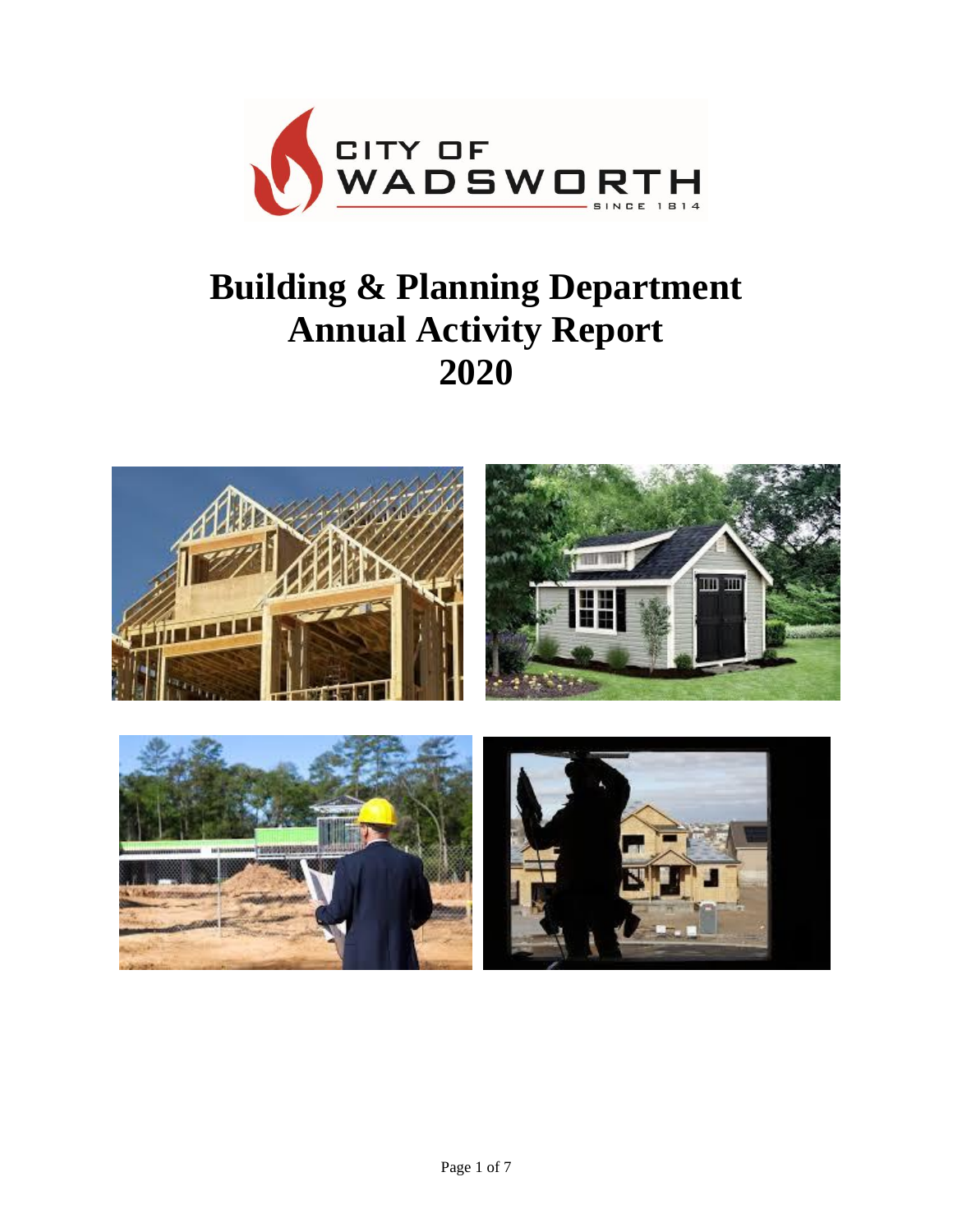## **PLANNING COMMISSION ACTIVITY**

Table I summarizes the Planning Commission's typical activities for the last five years.

|                                        | 2020        | 2019           | 2018 | 2017                        | 2016                        |
|----------------------------------------|-------------|----------------|------|-----------------------------|-----------------------------|
| Number of Meetings                     | 15          | 15             | 18   | 21                          | 23                          |
| Total Time (Hours)                     | 6           | 9              | 9    | 14                          | 13                          |
| <b>Average Meeting Length (Hours)</b>  | .40         | .60            | .50  | .67                         | .57                         |
| <b>Staff Reports Prepared</b>          | 28          | 41             | 33   | 68                          | 63                          |
| <b>Preliminary Plat Applications</b>   |             |                | 0    |                             | $\theta$                    |
| <b>Final Plat Applications</b>         |             | ↑              | 4    |                             | 5                           |
| Minor Subdivisions (Lot Splits &       | 11          | 7              | 3    | 9                           | $\mathcal{D}_{\mathcal{L}}$ |
| <b>Consolidation Plats</b> )           |             |                |      |                             |                             |
| <b>Conditional Zoning Certificates</b> |             | 3              | 3    | 5                           | $\overline{4}$              |
| <b>Zoning Text Amendments</b>          | $\mathbf 2$ | 3              |      |                             |                             |
| <b>Zoning Map Amendments</b>           |             |                |      | $\mathcal{D}_{\mathcal{L}}$ | 4                           |
| <b>Site Plan Reviews</b>               |             | 9              | 6    | 12                          | 15                          |
| <b>Condominium Declarations</b>        |             | $\mathfrak{D}$ |      |                             | 3                           |
| <b>Other Staff</b>                     | 2           | ⌒              | 3    | q                           |                             |

## **TABLE I MEETING SUMMARY 2020 - 2016**

## **TABLE II 2020 RESIDENTIAL SUBDIVISIONS (FINAL PLATS APPROVED)**

| <b>SUBDIVISION</b><br><b>NAME/DEVELOPER</b> | <b>LOCATION</b>   | <b>PUBLIC</b><br><b>WATER</b> | <b>PUBLIC</b><br><b>SANITARY</b> | PRELIM.<br><b>PLAT</b><br><b>APPROVED</b> | <b>FINAL PLAT</b><br><b>APPROVED</b> | <b>BLDG LOTS</b><br><b>PER FINAL</b><br><b>PLAT</b> |
|---------------------------------------------|-------------------|-------------------------------|----------------------------------|-------------------------------------------|--------------------------------------|-----------------------------------------------------|
| <b>Blooming Acres</b>                       | <b>State Road</b> | <b>Yes</b>                    | <b>Yes</b>                       | 8/24/20                                   | 8/24/20                              | 42                                                  |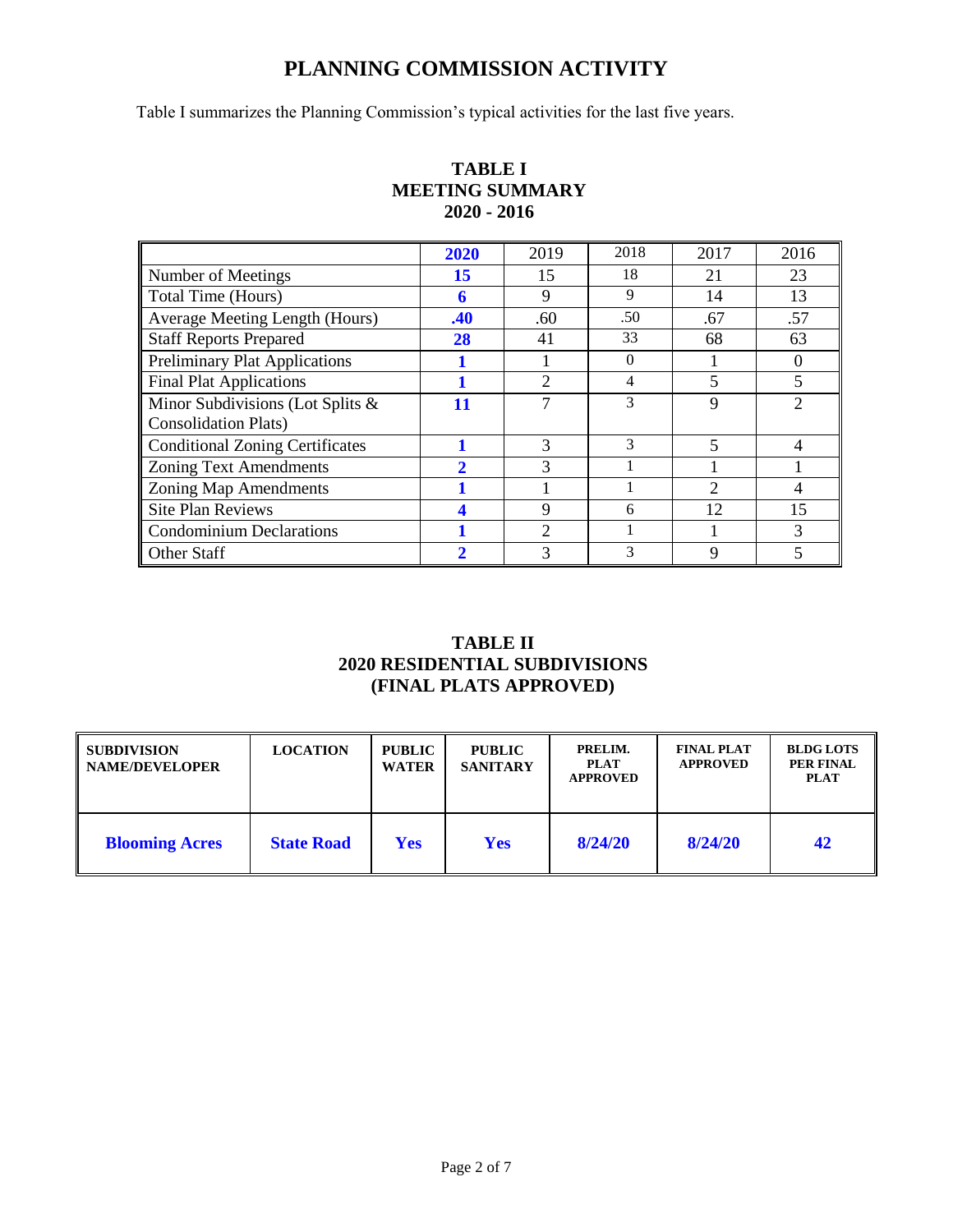# **BOARD OF ZONING APPEALS**

| Year                                       | 2020         | 2019 | 2018           | 2017 | 2016 |
|--------------------------------------------|--------------|------|----------------|------|------|
| <b>No. of Meetings</b>                     | 8            | 12   | 12             | 11   | 9    |
| <b>Total Variances</b><br><b>Requested</b> | 12           | 18   | 15             | 20   | 17   |
| <b>No. of Variances</b><br><b>Declined</b> | $\mathbf{0}$ | 1    | $\overline{0}$ | 3    | 2    |
| <b>No. of Variances</b><br>Approved        | 12           | 14   | 14             | 17   | 15   |
| <b>Pct. Of All Variances</b><br>Approved   | 100%         | 78%  | 93%            | 85%  | 88%  |

## **TABLE III MEETING SUMMARY 2020 - 2016**

## **TABLE IV VARIANCES BY LAND USE TYPE - 2020**

|                                                | <b>RESIDENTIAL</b> | <b>COMMERCIAL</b>       | <b>INDUSTRIAL</b> | PUBLIC-<br><b>QUASI/PUBLIC</b> | <b>TOTAL</b> |
|------------------------------------------------|--------------------|-------------------------|-------------------|--------------------------------|--------------|
| No. of<br><b>Variances</b><br><b>Requested</b> | 9                  | $\overline{\mathbf{3}}$ | $\mathbf 0$       | $\boldsymbol{0}$               | 12           |
| No. of<br><b>Variances</b><br><b>Approved</b>  | $\boldsymbol{9}$   | $\overline{\mathbf{3}}$ | $\mathbf 0$       | $\mathbf 0$                    | 12           |
| No. of<br><b>Variances</b><br><b>Declined</b>  | $\boldsymbol{0}$   | $\boldsymbol{0}$        | $\mathbf 0$       | $\boldsymbol{0}$               | $\mathbf 0$  |
| Approval<br>Percentage                         | 100%               | 100%                    | 0%                | 0%                             | 100%         |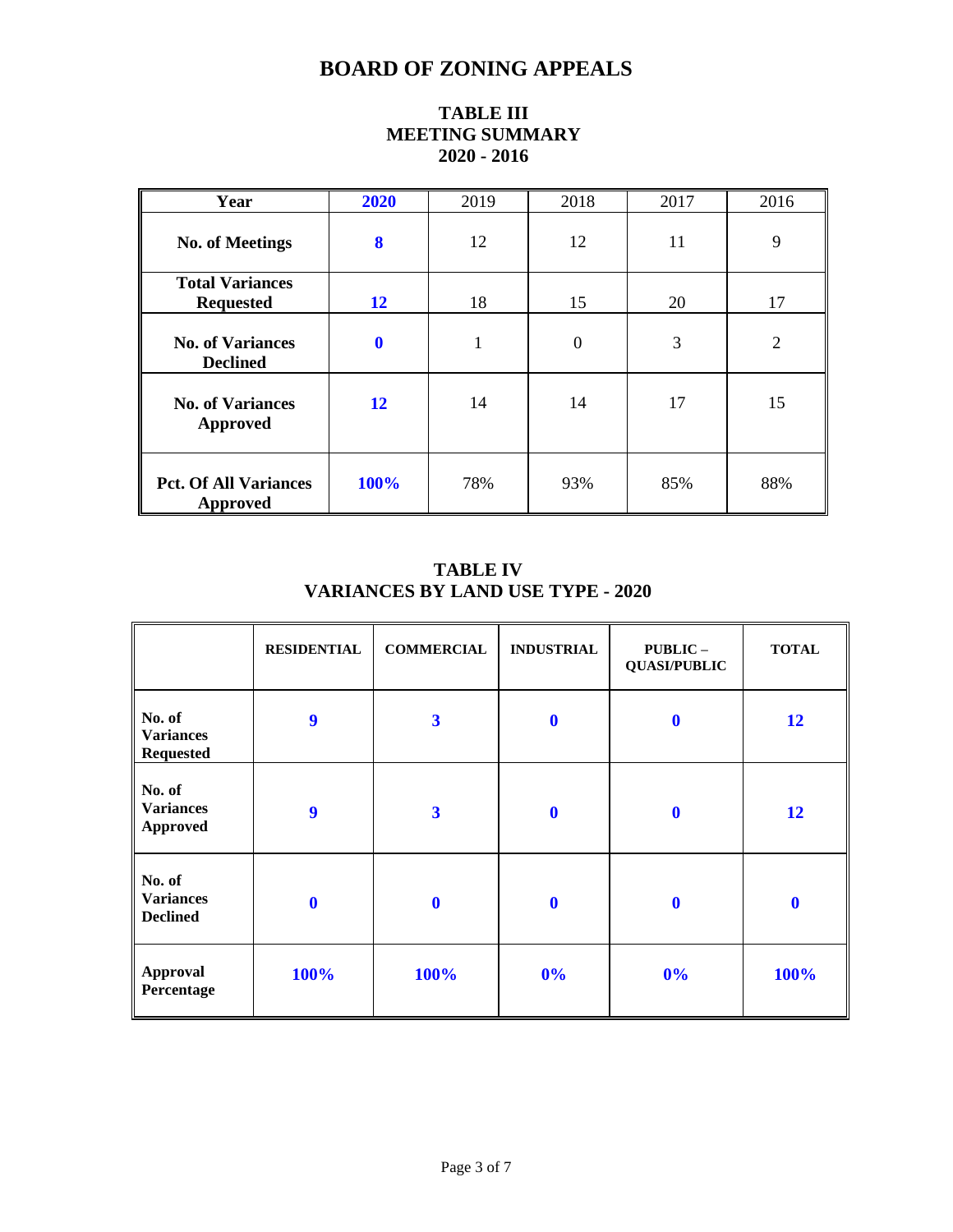# **CONSTRUCTION AND PERMIT ACTIVITY**

The following tables summarize construction activity for 2020 and compare it to previous years.

|                                                                                         | <b>2020</b>  | 2019           | 2018           | 2017         | 2016         |
|-----------------------------------------------------------------------------------------|--------------|----------------|----------------|--------------|--------------|
| Ave. One Family Structure Cost                                                          | \$349,595    | \$232,098      | \$202,477      | \$232,217    | \$247,378    |
| Avg. One Family Floor Area (sq.<br>ft.)                                                 | 2,566        | 2,408          | 2,321          | 2,497        | 2,499        |
| <b>Total Single Family Dwelling</b><br>Units (including condominiums)                   | 43           | 51             | 38             | 78           | 68           |
| Total New Dwelling Units (A)                                                            | 43           | 51             | 38             | 134          | 157          |
| Approved Final Plats (Major<br>Residential Subdivision) – No. of<br><b>Lots Platted</b> | 42 s.f. lots | $18$ s.f. lots | $51$ s.f. lots | 44 s.f. lots | 54 s.f. lots |

## **TABLE V RESIDENTIAL GROWTH COMPARISON 2020 – 2016**

(A) Total New Dwelling Units include all 1, 2 & 3-family dwelling and all multifamily dwellings (4 or more units in one building)

#### **TABLE VI FEES COLLECTED 2020 - 2016**

| <b>FEES COLLECTED:</b>                           | <b>2020</b> | 2019     | 2018     | 2017     | 2016     |
|--------------------------------------------------|-------------|----------|----------|----------|----------|
| <b>Building Permits</b>                          | \$44,353    | \$48,992 | \$39,042 | \$78,155 | \$64,389 |
| <b>Zoning Certificates</b>                       | \$5,600     | \$7,650  | \$9,282  | \$13,002 | \$14,232 |
| Development Permits (A)                          | \$3,417     | \$528    | \$3,970  | \$12,198 | \$19,912 |
| <b>HVAC</b> Permits                              | \$17,648    | \$18,957 | \$18,358 | \$31,117 | \$25,341 |
| <b>Electrical Permits</b>                        | \$17,875    | \$19,828 | \$16,334 | \$32,984 | \$26,560 |
| BZA & Planning<br><b>Commission Applications</b> | \$1,400     | \$1,500  | \$1,650  | \$4,240  | \$2,625  |
| Subdivision Review (B)                           | \$2,400     | \$1,070  | \$1,510  | \$1,810  | \$1,960  |

#### **Notes:**

(A) Fees for the construction of commercial, industrial and multifamily development projects.

(B) Subdivision Review Fees include major subdivisions (residential and commercial); minor subdivisions (those creating less than 5 new lots), re-plats, dedication plats, consolidation plats and condominium declaration plats.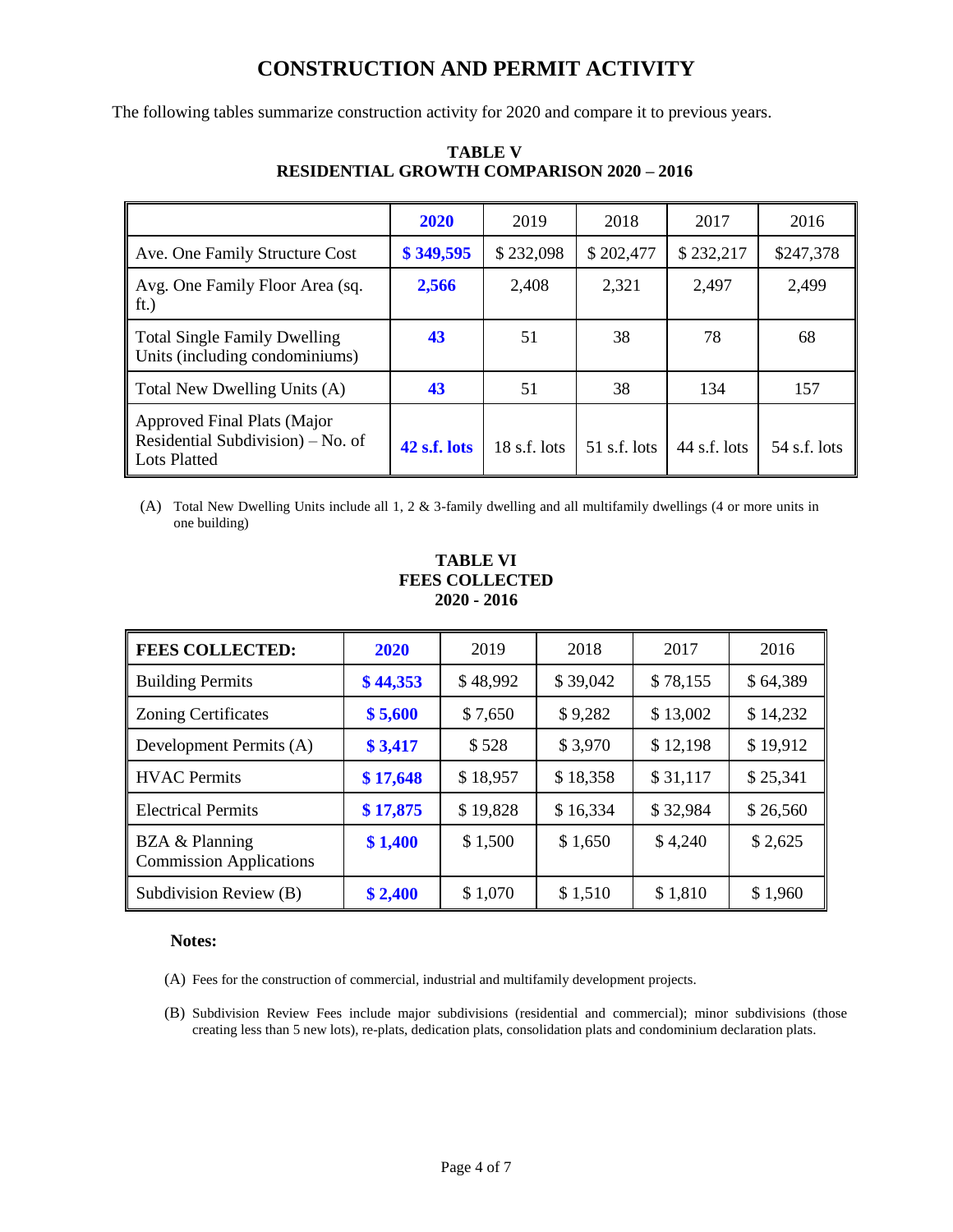## **TABLE VII CONSTRUCTION & PERMIT ACTIVITY 2020-2018**

|                                                |                |                  |                |                      | <b>\$ VALUE OF CONSTRUCTION</b>    |                                |
|------------------------------------------------|----------------|------------------|----------------|----------------------|------------------------------------|--------------------------------|
|                                                | 2020           | 2019             | 2018           | 2020                 | 2019                               | 2018                           |
| <b>RESIDENTIAL</b>                             |                |                  |                |                      |                                    |                                |
| Single Family                                  | 43             | 51               | 38             | \$15,032,619         | \$<br>11,837,002                   | \$<br>7,694,134                |
| Two Family                                     | $\bf{0}$       | $\boldsymbol{0}$ | $\mathbf{0}$   | \$<br>$\blacksquare$ | \$                                 | \$                             |
| Three Family                                   | $\bf{0}$       | $\overline{0}$   | $\overline{0}$ | \$<br>$\mathbf{r}$   | \$<br>$\equiv$                     | \$<br>$\equiv$                 |
| Multi-Family                                   | 1              | $\mathbf{0}$     | 38             | \$<br>7,870,891      | \$<br>$\frac{1}{2}$                | \$<br>2,774,000                |
| Remodel/Alteration                             | 129            | 118              | 99             | \$<br>1,629,412      | \$<br>1,331,425                    | \$<br>1,016,920                |
| Additions/Garages                              | 56             | 78               | 95             | \$<br>689,020        | \$<br>1,145,505                    | \$<br>1,132,448                |
| Demolition                                     | $\overline{2}$ | $\overline{4}$   | 6              | \$<br>۰              | \$<br>$\qquad \qquad \blacksquare$ | \$                             |
| <b>Total Residential</b>                       | 231            | 251              | 317            | \$25,221,942         | \$14,313,932                       | \$<br>12,617,502               |
| <b>Total Less Demo Permits</b>                 | 229            | 247              | 316            |                      |                                    |                                |
|                                                |                |                  |                |                      |                                    |                                |
| <b>COMMERCIAL</b>                              | 2020           | 2019             | 2018           | 2020                 | 2019                               | 2018                           |
| New Construction                               | 0              | $\mathfrak{2}$   | 5              | \$<br>$\blacksquare$ | \$<br>1,839,855                    | \$<br>4,694,000                |
| Additions/Alterations                          | 8              | 10               | 8              | \$<br>268,825        | \$<br>1,199,000                    | \$<br>1,088,450                |
| Demolition                                     | 1              | $\mathbf{1}$     | $\mathbf{1}$   | \$                   | \$<br>$\overline{a}$               | \$                             |
| <b>Total Commercial</b>                        | 9              | 13               | 14             | \$<br>268,825        | \$<br>3,038,855                    | \$<br>5,782,450                |
| <b>Total Less Demolition Permits</b>           | 8              | 12               | 13             |                      |                                    |                                |
|                                                |                |                  |                |                      |                                    |                                |
| <b>INDUSTRIAL</b>                              | 2020           | 2019             | 2018           | 2020                 | 2019                               | 2018                           |
| New Construction                               | $\bf{0}$       | $\overline{c}$   | $\overline{0}$ | \$<br>$\blacksquare$ | \$<br>14,500,000                   | \$                             |
| Additions/Alterations                          | 4              | $\mathbf{1}$     | $\mathbf{1}$   | \$<br>2,097,000      | \$<br>150,000                      | \$<br>12,000                   |
| Demolition                                     | 1              | $\overline{0}$   | $\overline{0}$ | \$<br>٠              | \$<br>$\overline{\phantom{a}}$     | \$<br>$\overline{a}$           |
|                                                |                |                  |                |                      |                                    |                                |
| <b>Total Industrial</b>                        | 5              | 3                | 1              | \$<br>2,097,000      | \$14,650,000                       | \$<br>12,000                   |
| <b>Total Less Demolition Permits</b>           | 4              | 3                | 1              |                      |                                    |                                |
|                                                |                |                  |                |                      |                                    |                                |
| PUBLIC/QUASIPUBLIC                             | 2020           | 2019             | 2018           | 2020                 | 2019                               | 2018                           |
| New Construction                               | 0              | $\theta$         | $\mathbf{0}$   | \$<br>٠              | \$<br>$\overline{a}$               | \$<br>$\sim$                   |
| Additions/Alterations                          | 0              | $\mathbf{0}$     | $\mathbf{0}$   | \$<br>$\blacksquare$ | \$<br>$\overline{\phantom{a}}$     | \$<br>$\overline{\phantom{a}}$ |
| Demolition                                     | $\bf{0}$       | $\overline{0}$   | $\overline{0}$ | \$<br>$\blacksquare$ | \$<br>$\overline{a}$               | \$<br>$\blacksquare$           |
|                                                |                |                  |                |                      |                                    |                                |
| <b>Total Public/Quasi Public</b>               | 0              | 0                | $\bf{0}$       | \$                   | \$<br>÷,                           | \$                             |
| <b>Total Less Demolition Permits</b>           | 0              | $\bf{0}$         | $\bf{0}$       | \$                   | \$                                 | \$                             |
| <b>TOTAL -ALL BLDG PERMITS</b>                 | 245            | 267              | 291            |                      |                                    |                                |
| <b>Total - Less Demo Permits</b>               | 241            | 262              | 284            |                      |                                    |                                |
|                                                |                |                  |                |                      | TOTAL VALUE OF CONSTRUCTION        |                                |
|                                                | 2020           | 2019             | 2018           | 2020                 | 2019                               | 2018                           |
| <b>Building &amp; Zoning Permits</b>           | 456            | 434              | 426            | \$27,587,767         | \$<br>32,002,787                   | \$<br>18,411,952               |
|                                                |                |                  |                |                      |                                    |                                |
| <b>HVAC Permits</b><br><b>Electric Permits</b> | 192            | 182              | 170<br>129     |                      |                                    |                                |
|                                                | 139<br>787     | 138              |                |                      |                                    |                                |
| <b>TOTAL PERMITS</b>                           |                | 754              | 725            |                      |                                    |                                |
| <b>TOTAL DEMOLITION PERMITS</b>                | 4              | 5                | $\overline{7}$ |                      |                                    |                                |
| <b>Electric Inspections</b>                    | 317            | 356              | 414            |                      |                                    |                                |
| <b>Building Inspections</b>                    | 540            | 667              | 779            |                      |                                    |                                |
|                                                |                |                  |                |                      |                                    |                                |
| <b>Electrical Registered Contractors</b>       | 63             | 67               | 75             |                      |                                    |                                |
| <b>HVAC Registered Contractors</b>             | 44             | 46               | 48             |                      |                                    |                                |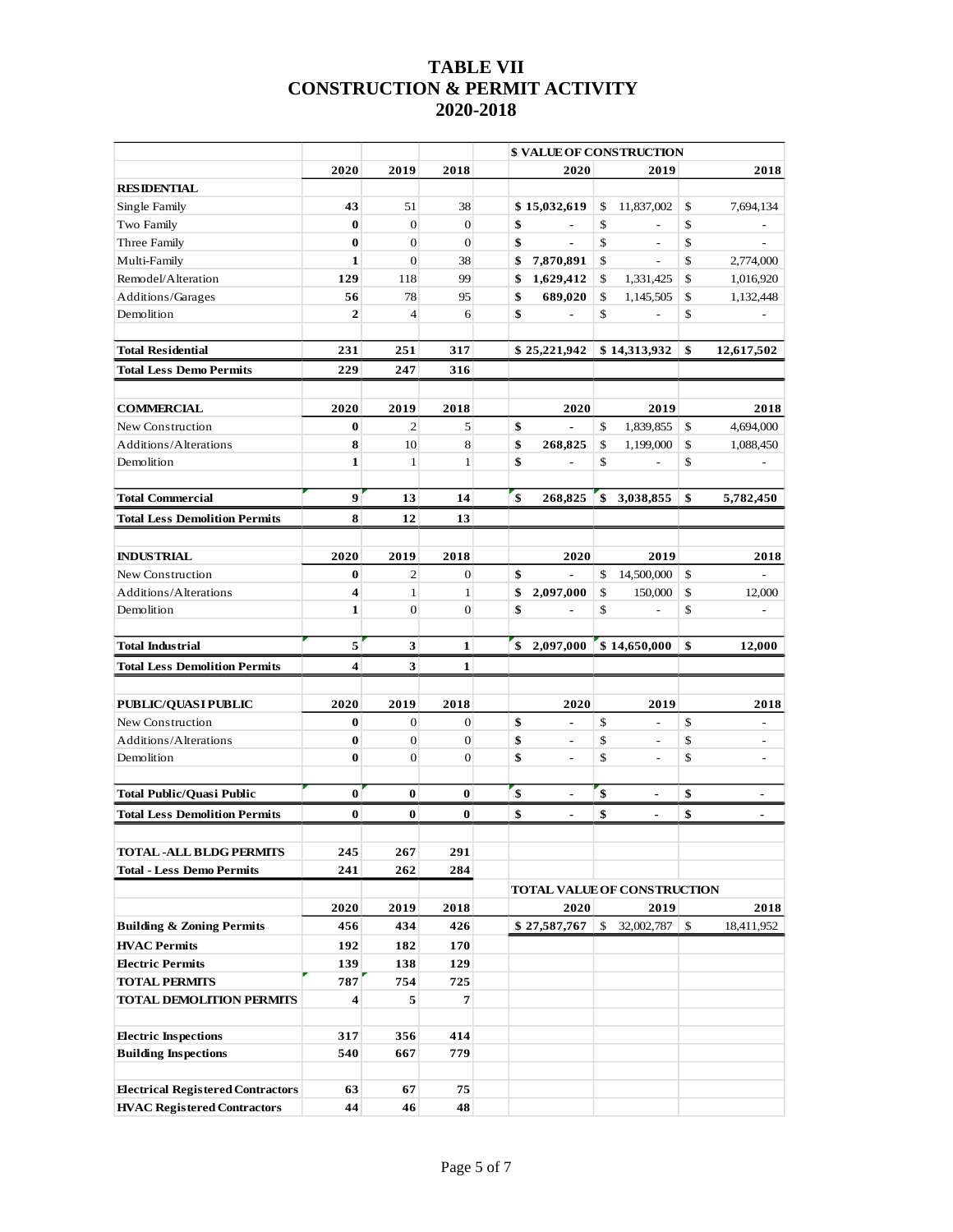## **CODE ENFORCEMENT**

#### **TABLE VIII CODE ENFORCEMENT ACTIVITY**

#### **Property Maintenance Code Violations 2020**

| <b>Type of Violation</b>   | 2020       | Previous5 | 2019  | 2018  | 2017  | 2016  | 2015  |
|----------------------------|------------|-----------|-------|-------|-------|-------|-------|
|                            |            | Year Avg. |       |       |       |       |       |
| Maintenance                | 111        | 96        | 105   | 85    | 139   | 91    | 59    |
| <b>Public Nuisance</b>     |            | 3         | 0     |       | 4     |       | 4     |
| Weeds                      | 76         | 112       | 86    | 122   | 99    | 114   | 141   |
| Zoning                     | 33         | 13        | 18    |       | 21    |       | 10    |
| <b>Total Notifications</b> | <b>220</b> | 223       | 209   | 214   | 263   | 217   | 214   |
| <b>Total Resolved</b>      | 193        | 187       | 174   | 176   | 214   | 187   | 185   |
| % Resolved                 | 88%        | 84%       | (83%) | (82%) | (81%) | (86%) | (86%) |

Table VIII is a categorized comparison of the type and number of property maintenance code violation issues addressed in the year 2020 relative to previous years. (2015 totals also include Building Code Violations) (See below).

#### **Building Code Violations 2020**

| <b>Type of Violation</b> | 2020 | 5Year | 2019  | 2018     | 2017     | 2016     | 2015      |
|--------------------------|------|-------|-------|----------|----------|----------|-----------|
|                          |      | Avg.  |       |          |          |          |           |
| Building                 | 12   | 52    | 33    | 63       | 69       | 91       |           |
| Total Resolved           |      | 34    | 26    | 43       | 41       | 59       |           |
| % Resolved               | 58%  | 74%   | (79%) | $(68\%)$ | $(60\%)$ | $(65\%)$ | $(100\%)$ |

Building Code violation letters are generally sent out at year's end for dated building projects lacking final inspection approvals. Other violations may be for failure to obtain building permits. Fewer notices were sent in 2020 for lack of interior inspections. Covid -19 concerns were a large factor in this decision.

#### **TABLE IX CODE ENFORCEMENT COMPLIANCE 2020**

| <b>Type of Violation</b>    | <b>Total</b><br><b>Violations</b> | <b>Referred to</b><br>Law Dept. | *Resolved by  Abated by<br>Law Dept. | <b>City</b> | In Non-<br><b>Compliance</b> | <b>Total</b><br><b>Resolved</b> | Percent<br><b>Resolved</b> |
|-----------------------------|-----------------------------------|---------------------------------|--------------------------------------|-------------|------------------------------|---------------------------------|----------------------------|
| <b>Property Maintenance</b> | 111                               |                                 |                                      |             | 22                           | 89                              | 80%                        |
| <b>Public Nuisance</b>      |                                   |                                 |                                      |             |                              |                                 | 0%                         |
| Weeds                       | 76                                |                                 |                                      |             |                              | 76                              | 100%                       |
| Zoning                      | 33                                | 00                              |                                      |             |                              | 28                              | 85%                        |
| Totals:                     | 220                               |                                 |                                      |             | 27                           | 193                             | 88%                        |

Table IX breaks down violation notices by code chapters and shows the rates of compliance with notices sent.

- The majority of Residential Property Maintenance Code violations relate to junk in yards, lack of exterior maintenance of houses, vehicles, and tenant complaints.
- The majority of weed notices are sent to vacant or abandoned properties. The City will have the properties mowed if the owner does not comply.
- No Public Nuisance notices were sent property owners for hazardous structure conditions.
- Zoning issues generally involve the change of use of a premises, unlicensed vehicle parking, encroachment into building setback lines, or lack of zoning approval for other activities including signs. This year the majority of notices were for illegal signs.
- No cases were referred to the Law in 2020.